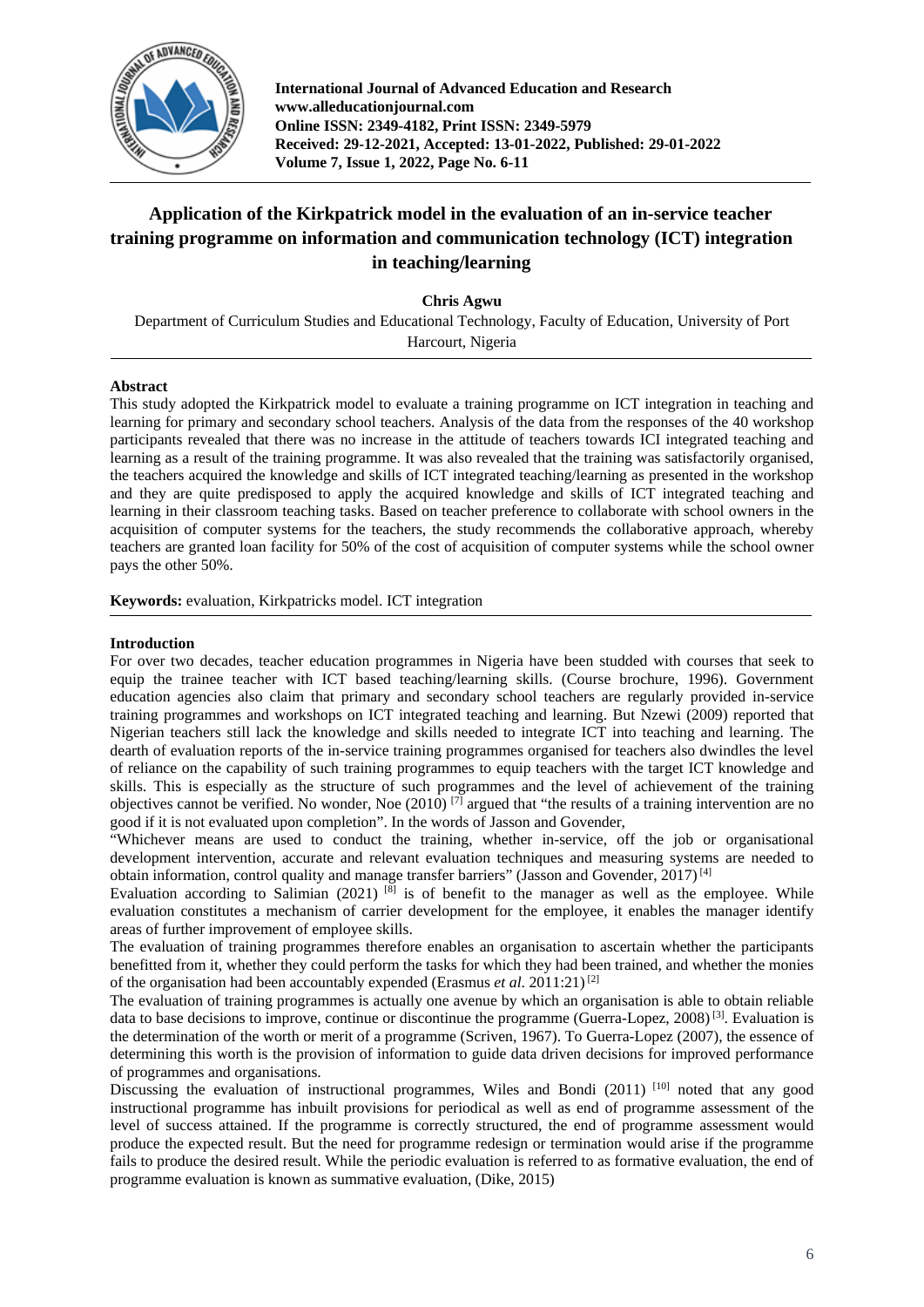# **The Kirkpatrick evaluation model**

One popular evaluation model that has served for training programmes in industrial and organisational psychology area is the Kirkpatrick's four levels of evaluation. (Cascio, 1987). Developed by Donald Kirkpatrick in 1959 (Guerra-Lopez, 2008)<sup>[3]</sup>, the model has the following four sequential levels of evaluation are:

**Reaction:** Seeks to ascertain participant reactions indicative of level of satisfaction with the programme

**Learning**: Focuses on ascertaining the knowledge, skills and attitude that participants gained from the program **Behavior:** Seeks to ascertain the degree of improvement in workplace performance of the participant arising from the knowledge, skills and attitude gains from the program

**Results:** Focuses on the level of improvement in organisational performance arising from the training programme

The Kirkpatrick evaluation model is intended as an accumulative process that builds on the data collected at each previous level, and aims to provide a more detailed layer of assessment at each successive level. This study shall apply the Kirkpatrick evaluation model to ascertain the success of a training workshop on ICT integration in teaching and learning, organised for primary and secondary school teachers in Port Harcourt municipality and its environs. By subjecting a training programme that is similar to the ones organised for primary and secondary school teachers by Government education agencies to due process of evaluation, this study seeks to ascertain the overall level of success of the workshop and to identify the actual barriers to teacher mastery of ICT integration skills.

# **Objectives of the study**

# **To achieve its objectives, the study shall ascertain**

The level of participant satisfaction with the content of the programme and the delivery mechanisms adopted The extent to which the participants actually imbibed the objective knowledge and skills for ICT based teaching/learning as well as the attitudinal predisposition that facilitate ICT integrated teaching and learning The extent to which the learners are conatively disposed to exhibit the learned capabilities in task performance.

# **Research questions**

The study shall provide answers to the following research questions

To what extent were in service teachers satisfied with the training programme on ICT integrated teaching/learning

What is the level of knowledge and skills of ICT integrated teaching that the teachers derived from the training programme

To what extent did the training programme imbue teachers with the requisite attitudinal predisposition that facilitate ICT integrated teaching/learning

To what extent are the teachers disposed to the application of the learned ICT integrated knowledge and skills in real life task performance.

What is the comparative level of male and female teachers' attitude to ICT integration arising from the training programme

How does the teaching experience of secondary school teachers affect their attitude towards ICT integrated teaching and learning.

What is the overall perspective of teachers on the strategy for teacher acquisition of computer systems.

# **Methods**

In adopting the Kirkpatrick (1959) four –level evaluation model, the study obtained Likert-scaled pre-training data on the level of knowledge and skills the participants already have as well as their attitude towards ICT integrated teaching/learning. The study also obtained Likert-scaled post training participant responses on the following variables;

The level of satisfaction with the programme

The level of knowledge and skills gains resulting from the programme

The extent to which the participants were conatively disposed to the application of new knowledge and skills gains in real-life teaching functions.

These are the reaction, Learning and Behaviour stages of the Kirkpatrick four level evaluation model. The behaviour stage should actually assess the extent to which the participants applied their knowledge and skills gains in the performance of the teaching function in their respective schools. This implies that immediate assessment of learner behaviour is not feasible. The study therefore sought for responses on the extent to which the participants were conatively disposed to the application of their knowledge and skills gains in real life teaching tasks. The likert scaled responses are therefore indicative of the self efficacy ratings of the participants' knowledge and skills in ICT integrated teaching and learning as well as the will to perform the teaching tasks accordingly.

# **Analysis of data**

The response data obtained from the trainees on the reaction, learning and behaviour stages of the Kirkpatrick model were subjected to descriptive statistical analysis using the SPSS statistical software. The following results were obtained as answers to the research questions.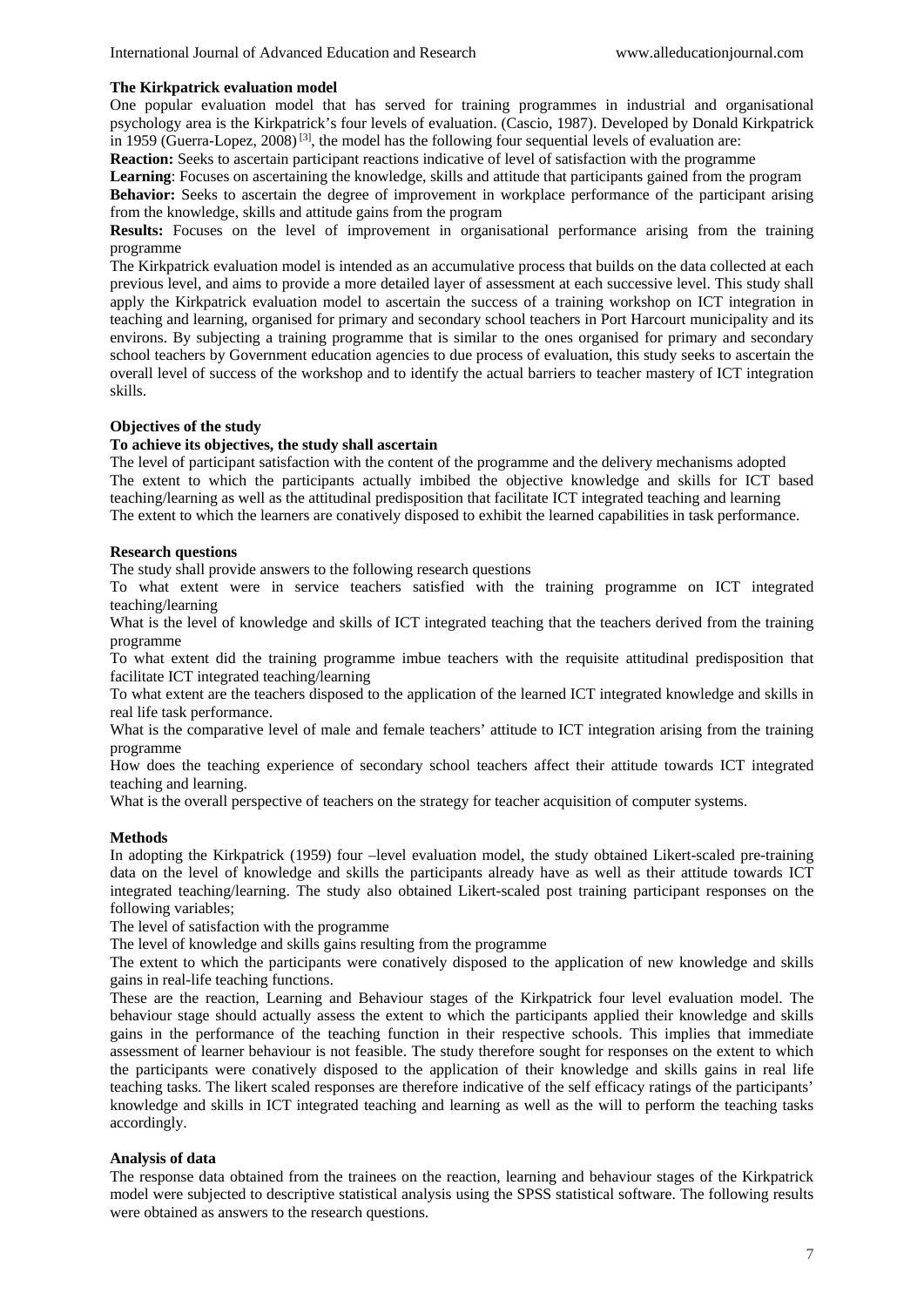# **Results Research questions**

**Research question 1:** To what extent were in service teachers satisfied with the training programme on ICT integrated teaching/learning when analysed according to computer provision?

**Table 1:** Descriptive statistic on the extent of satisfaction of in-service teachers with the training programme on ICT integrated teaching/learning when analysed according to computer provision

| <b>Computer provision</b> |    | <b>Std. Deviation</b> |            |                   |                    | 95% CI             |  |  |
|---------------------------|----|-----------------------|------------|-------------------|--------------------|--------------------|--|--|
|                           |    | <b>Mean</b>           |            | <b>Std. Error</b> | <b>Lower Bound</b> | <b>Upper Bound</b> |  |  |
| By school owner           |    | 4.21                  | $\rm 0.10$ | 0.03              | 4.14               | 4.28               |  |  |
| Collaborative             | 29 | 4.30                  | 0.33       | 0.06              | 4.17               | 4.42               |  |  |

Table 1 shows that the mean satisfaction of in-service teachers with the training programme on ICT integrated teaching/learning among those who used computers provided by the school owner was 4.21±0.10 with standard error of 0.10 and the 95% Confidence interval moved from 4.14 to 4.28. The mean satisfaction of in-service teachers with the training programme on ICT integrated teaching/learning among those who used computers owned by teacher and school (collaborative) was 4.30±0.33 with standard error of 0.06 and the 95% CI moved from 4.17 to 4.42.

**Research question 2:** What is the level of knowledge and skills of ICT integrated teaching that the teachers derived from the training programme when analysed according to computer provision?

**Table 2:** Descriptive statistic on the level of knowledge and skills (learning) of ICT integrated teaching that the teachers derived from the training programme when analysed according to computer provision

| <b>Computer provision</b> | N  | <b>Mean</b> | <b>Std. Deviation</b> | <b>Std. Error</b> | 95% CI             |                    |
|---------------------------|----|-------------|-----------------------|-------------------|--------------------|--------------------|
|                           |    |             |                       |                   | <b>Lower Bound</b> | <b>Upper Bound</b> |
| By school owner           |    | 4.18        | ገ 77                  | 0.23              | 3.66               | 4.70               |
| Collaborative             | 29 | ാറ<br>4.22  | 0.62                  | 0.11              | 3.99               | 4.46               |

Table 2 shows that the mean level of knowledge and skills of ICT integrated teaching that the teachers derived from the training programme among those who used computers provided by the school owner was  $4.18\pm0.77$ with standard error of 0.23 and the 95% Confidence interval moved from 3.66 to 4.70. The mean level of knowledge and skills of ICT integrated teaching that the teachers derived from the training programme (collaborative) was  $4.22 \pm 0.62$  with standard error of 0.11 and the 95% CI moved from 3.99 to 4.46.

**Research question 3:** To what extent did the training programme imbue teachers with the requisite attitudinal predisposition that facilitate ICT integrated teaching/learning when analysed according to computer provision?

**Table 3:** Descriptive statistic on the extent did the training programme imbue teachers with the requisite attitudinal predisposition that facilitate ICT integrated teaching/learning when analysed according to computer provision

|                           |    | <b>Pretest</b> |      | <b>Posttest</b> |      | Gain |          |
|---------------------------|----|----------------|------|-----------------|------|------|----------|
| <b>Computer provision</b> |    | Mean           | SD   | <b>Mean</b>     | SD   | Mean | SD       |
| By school owner           |    | 4.24           | 0.41 | 4.47            | 0.30 | 0.23 | $0.20\,$ |
| Collaborative             | 29 | 4.25           | 0.45 | 4.46            | 0.36 | 0.21 | 0.21     |

Table 3 shows that the mean Pre-workshop survey attitude score of participants who used computers owned by the school was 4.24±0.41 whereas that of their counterparts who used computers provided collaboratively was 4.25±0.45. The mean Post-workshop survey attitude score of participants who used computers owned by the school was 4.47±0.30 whereas that of their counterparts who used computers provided collaboratively was 4.46±0.36. The mean gain in attitude of participants who used computers owned by the school was 0.20±0.20 whereas that of their counterparts who used computers provided collaboratively was  $0.21 \pm 0.21$ .

**Research question 4:** To what extent are the teachers disposed to the application of the learned ICT integrated knowledge and skills in real life task performance when analysed according to computer provision?

**Table 4:** Descriptive statistic on the extent teachers are disposed to the application of the learned ICT integrated knowledge and skills in real life task performance (behaviour) when analysed according to computer provision

|                           |       |      | Mean Std. Deviation | Std. Error | 95% CI             |                    |  |
|---------------------------|-------|------|---------------------|------------|--------------------|--------------------|--|
| <b>Computer provision</b> |       |      |                     |            | <b>Lower Bound</b> | <b>Upper Bound</b> |  |
| By school owner           | 11.00 | 3.65 | 0.74                | 0.22       |                    | 4.15               |  |
| collaborative             | 29.00 | 3.86 | 0.75                | 0.14       | 3.57               | 4.14               |  |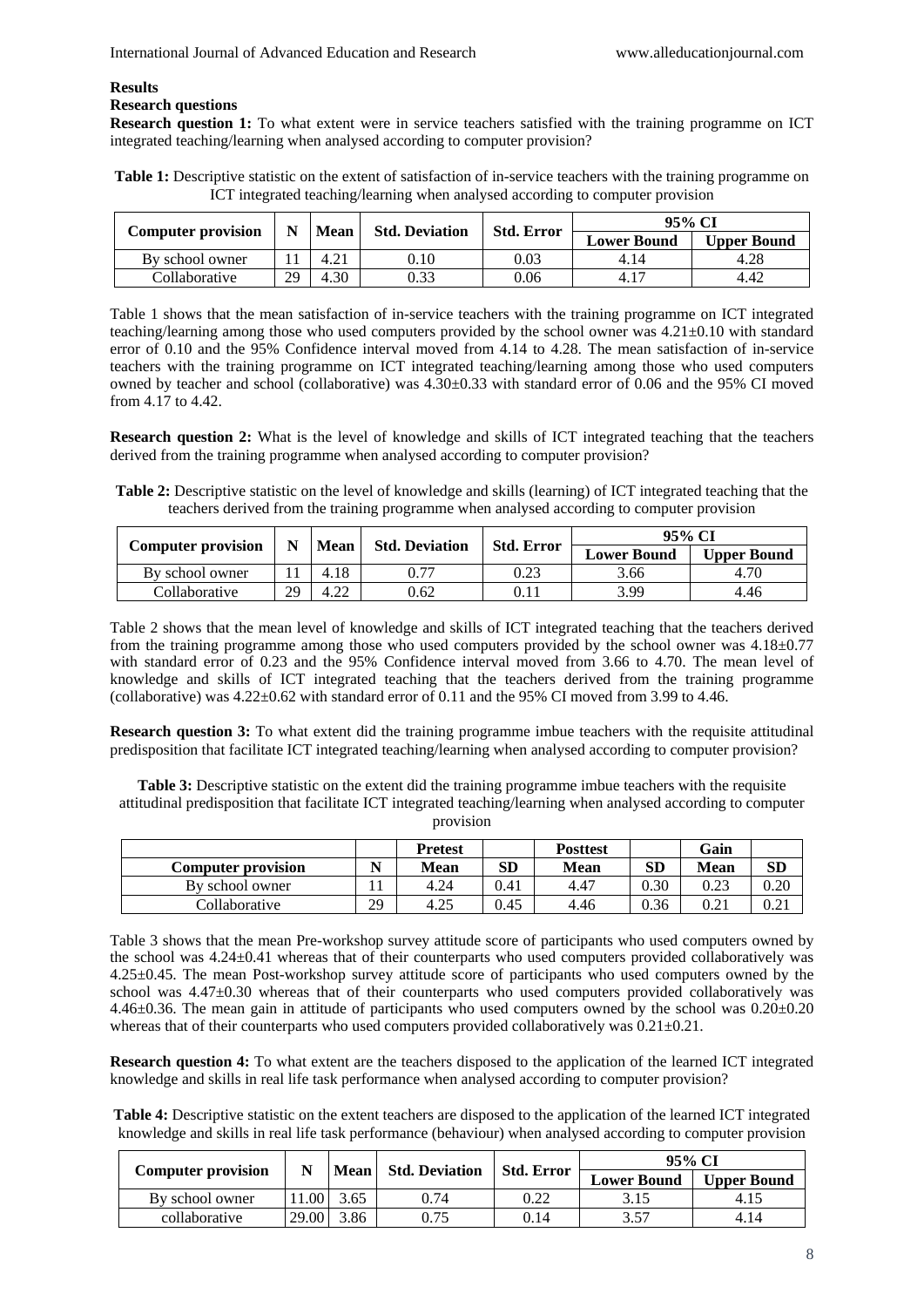International Journal of Advanced Education and Research [www.alleducationjournal.com](http://www.alleducationjournal.com/)

Table 4 shows that the mean application of the learned ICT integrated knowledge and skills in real life task performance (behaviour) among those who used computers provided by the school owner was  $3.65\pm0.74$  with standard error of 0.22 and the 95% Confidence interval moved from 3.15 to 4.15. The mean application of the learned ICT integrated knowledge and skills in real life task performance (behaviour) among those who used computers owned by teacher and school (collaborative) was 3.86±0.75 with standard error of 0.14 and the 95% CI moved from 3.57 to 4.14.

**Research question 5:** What is the comparative level of male and female teachers' attitude to ICT integration arising from the training programme?

**Table 5:** Descriptive statistic on the comparative level of male and female teachers' attitude to ICT integration arising from the training programme

|        |      | <b>Pre-Attitude</b> |      | Post-Attitude | <b>Gain-Attitude</b> |      |  |
|--------|------|---------------------|------|---------------|----------------------|------|--|
| Gender | Mean | SD                  | Mean | SD            | <b>Mean</b>          | SD   |  |
| Male   | 4.07 | 0.38                | 4.33 | 0.34          | 0.27                 | 0.26 |  |
| Female | 4.30 | 0.44                | 4.50 | 0.34          | 0.20                 | 0.19 |  |

Table 5 shows that the mean Pre-workshop survey attitude score of male participants was  $4.07\pm0.38$  whereas that of their female counterparts was 4.30±0.44. The mean Post-workshop survey attitude score of male participants was 4.33±0.34 whereas that of their female counterparts was 4.50±0.34. The mean gain in attitude of male participants was  $0.27\pm0.26$  whereas that of their female counterparts was  $0.20\pm0.19$ .

**Research question 6:** How does the teaching experience of secondary school teachers affect their attitude towards ICT integrated teaching and learning?

**Table 6:** Descriptive statistic on how teaching experience of secondary school teachers affect their attitude towards ICT integrated teaching and learning

|                   |                | <b>Pre-Attitude</b> |           | Post-Attitude |           | <b>Gain-Attitude</b> |           |  |
|-------------------|----------------|---------------------|-----------|---------------|-----------|----------------------|-----------|--|
| <b>Experience</b> | N              | <b>Mean</b>         | <b>SD</b> | <b>Mean</b>   | <b>SD</b> | <b>Mean</b>          | <b>SD</b> |  |
| Vľ                | ιJ             | 4.43                | 0.36      | 4.61          | 0.30      | 0.18                 | 0.25      |  |
| $6 - 10$ vrs      | $\overline{ }$ | 4.15                | 0.42      | 4.38          | 0.33      | 0.23                 | 0.15      |  |
| $11 - 15$ vrs     | 4              | 3.87                | 0.55      | 4.30          | 0.43      | 0.44                 | 0.12      |  |
| $>$ 20 yrs        | 4              | 4.37                | 0.49      | 4.46          | 0.38      | 0.09                 | 0.15      |  |

Table 6 shows that the mean Pre-workshop survey attitude score of participants with less than 5 years of experience was  $4.43\pm0.36$ , that of those 6-10 years experience was  $4.15\pm0.42$ , those with 11-15 years of experience had mean score of  $3.87\pm0.55$  and those with more than 20 years of experience had  $4.37\pm0.49$ . The mean Post-workshop survey attitude score of participants with less than 5 years of experience was  $4.61 \pm 0.30$ , that of those 6-10 years experience was 4.38±0.33, those with 11-15 years of experience had mean score of 4.30±0.43 and those with more than 20 years of experience had 4.46±0.38. The mean gain in attitude score of participants with less than 5 years of experience was 0.18±0.25, that of those 6-10 years experience was 0.23±0.15, those with 11-15 years of experience had mean score of 0.44±0.12 and those with more than 20 years of experience had 0.09±0.15

**Research question 7:** How does the educational qualification of secondary school teachers affect their attitude towards ICT integrated teaching and learning?

**Table 7:** Descriptive statistic on how educational qualification of secondary school teachers affect their attitude towards ICT integrated teaching and learning

|                      |     | <b>Pre-Attitude</b> |           | Post-Attitude |      | <b>Gain-Attitude</b> |           |
|----------------------|-----|---------------------|-----------|---------------|------|----------------------|-----------|
| <b>Oualification</b> | N   | Mean                | <b>SD</b> | Mean          | SD   | <b>Mean</b>          | <b>SD</b> |
| NCE                  | 1 ว | 4.34                | 0.35      | 4.52          | 0.33 | 0.18                 | 0.13      |
| B. Ed                | 24  | 4.19                | 0.48      | 4.43          | 0.36 | 0.24                 | 0.24      |
| MEd/PhD              | 4   | 4.33                | 9.44      | $4.5^{\circ}$ | 0.36 | 0.18                 | 0.18      |

Table 6 shows descriptive statistic on how educational of secondary school teachers affect their attitude towards ICT integrated teaching and learning. It shows that the mean Pre-workshop survey attitude score of participants with NCE was 4.34±0.35, that of those with B.Ed was 4.19±0.48 and those with MEd/PhD had mean score of 4.33±0.44. The mean Post-workshop survey attitude score of participants with NCE was 4.52±0.33, that of those with B.Ed was  $4.43\pm0.36$  and those with MEd/PhD had  $4.51\pm0.36$ . The mean gain in attitude score of participants with NCE was 0.18±0.13, that of those with B.Ed was 0.24±0.24 and those with M.Ed/PhD had mean gain of 0.18±0.18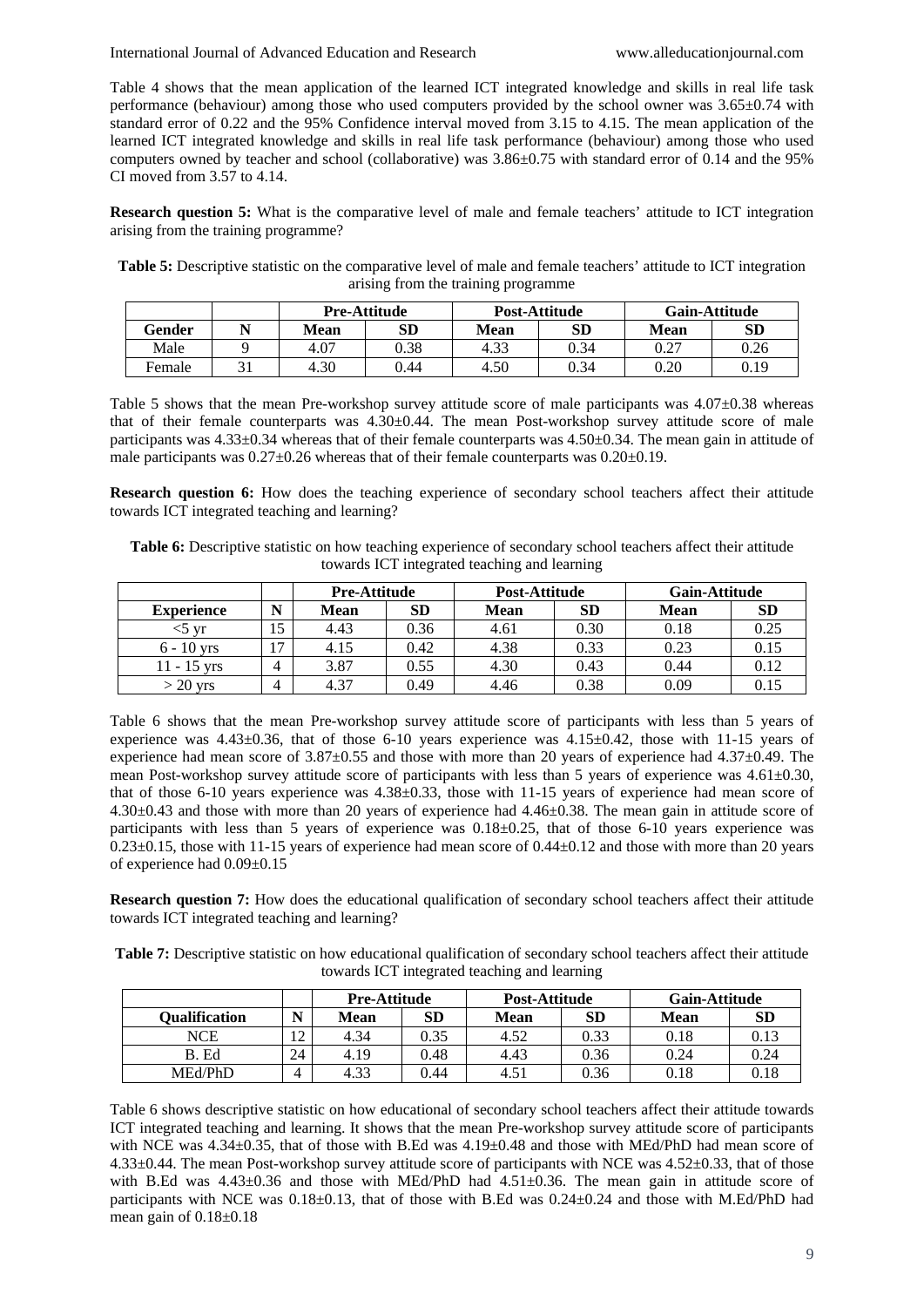# **Summary of findings**

Participants who used computers owned collaboratively were more satisfied with the training programme on ICT integrated teaching/learning than those who used the computers provided by school

Teachers who used computers owned collaboratively slightly derived more knowledge and skills (learning) of ICT integrated teaching from the training programme than those who used the computers provided by school

There appears to be no difference in the extent the training programme imbue teachers with the requisite attitudinal predisposition that facilitate ICT integrated teaching/learning when compared by computer provision

Teacher disposition to the application of the learned ICT integrated knowledge and skills in real life task performance were found to be slightly in favour of those who used computers provided collaboratively.

Comparative level of male and female teachers' attitude to ICT integration arising from the training programme was somewhat equivalent Teachers with 11 - 15 years working experience gained most from the workshop in terms of attitude, followed by those who had 6-10 years of experience and the least learning gain was found among those with over 20 years of work experience.

The highest gain in attitude was found among teachers with B.Ed whereas those with NCE and those holding MEd/PhD had equivalent level of attitudinal gain.

# **Discussion/Conclusion**

One major complaint of teachers concerning impediments to ICT integrated teaching and learning is the fact that most teachers lack access to computer systems of their own. The study sought the opinion of teachers on the preferred option of teacher ownership of computer systems. This is especially as they also complained of inability to undertake the huge financial investment required for purchase of a computer system. The data indicate that 27% of the teachers in the study felt that the government and owners of private schools should buy laptops and donate to the teachers to facilitate ICT integrated teaching and learning. But 73% of the teachers opined that the government and private school owners should collaborate with the teachers to acquire the computer systems. Each teacher should contribute 50% of the cost while the owner of the school contributes 50%.

The two approaches in the acquisition of computer system was projected into the analysis of the other aspects of learner responses in the training data. The results indicate that:

# **Attitude**

The responses of the workshop participants revealed that there was no increase in the attitude of teachers towards ICT integrated teaching and learning as a result of the training programme. This is indicative of the fact that teacher attitude towards ICT integrated teaching and learning has improved over the years.

# **Satisfaction**

The reaction stage of this evaluative study revealed that the participants were generally satisfied with the training programme. More specifically however, the participants whose computer systems were collaboratively acquired were more satisfied with the content of the programme, the delivery strategies, the expertise of presenters etc, than those whose computer systems were donated by the owner of the school

# **Learning**

The learning stage of the evaluative study revealed that the participants achieved mastery of the knowledge and skills objectives of the training programme. The participants whose computer systems were collaboratively acquired however achieved higher mastery of the knowledge and skills of ICT integrated teaching and learning than those whose computer systems were donated by the owner of the school.

# **Behaviour**

The behaviour stage of the study also revealed that the participants were duly predisposed to apply their knowledge and skills gains to the performance of their teaching function. And that those participants whose computer systems were collaboratively acquired have higher predisposition to apply the ICT integration knowledge and skills gains in their classroom teaching tasks.

# **Recommendations**

This study hereby recommends that the owners of schools and their teachers should implement the collaborative approach in teacher acquisition of computer systems. This can be facilitated by granting the teachers a loan facility for 50% of the cost of the computer system, while the owner of the school then shoulders the rest 50%. The teachers can then pay back the loan at feasible monthly instalments.

Secondly, evaluative mechanism should be structured into training programmes. This would enable proper identification of the level of success achieved as well as any impediments to the transfer of learned skills into real life problem solving situations.

# **References**

1. Alliger GM, Tannenbaum SI, Bennett W, Traver H, Shotland A. A meta analysis of the relations among training criteria. Personnel Psychology,1997:50(2):341-358.